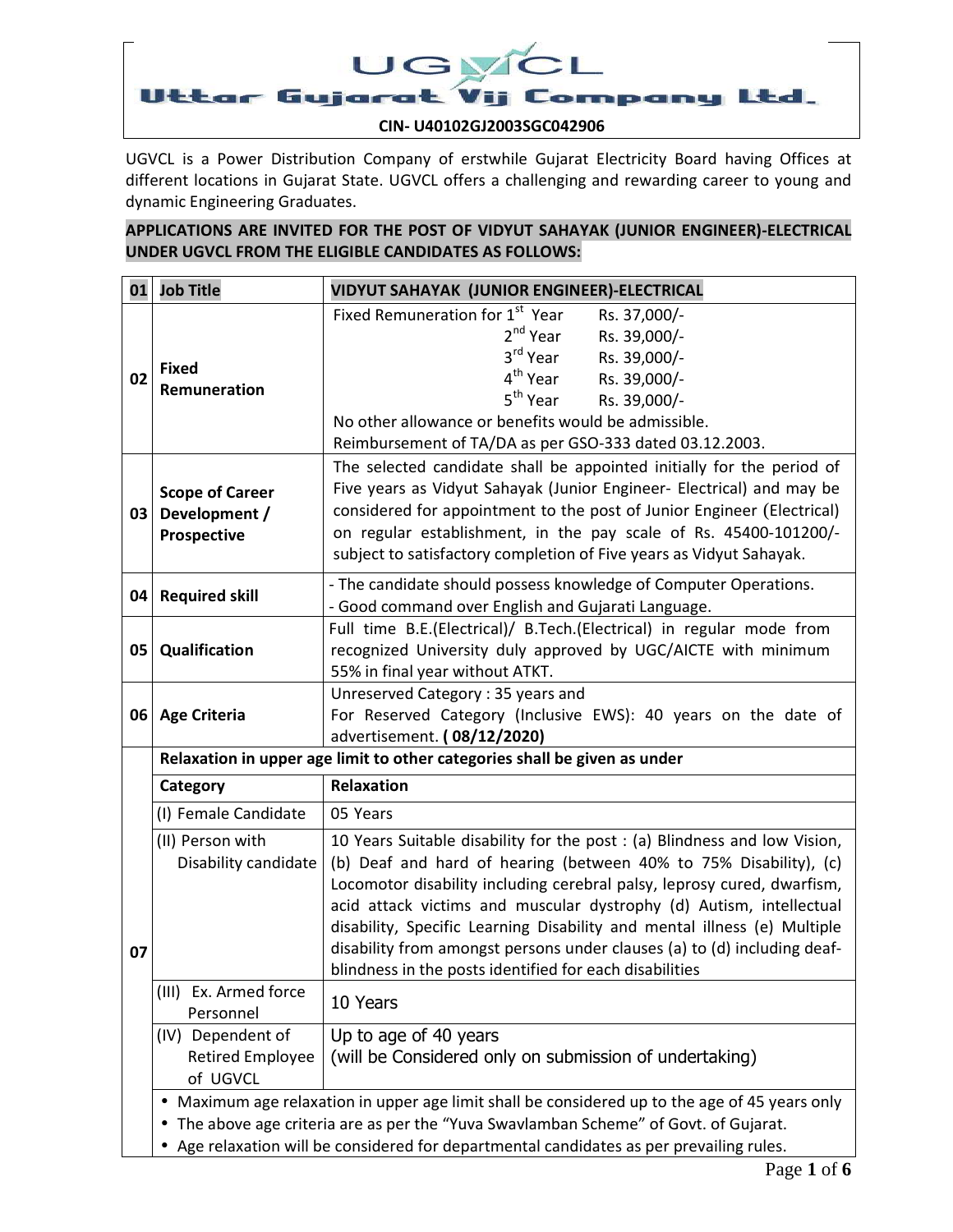### **08. VACANCIES:**

At present, following vacancies, however in future **40** more vacancies are likely to occur till one year from announcement of result.

|                                                  | Total | Roster wise vacancies are as under |    |    |    |             |    |            |    |           |    |            |
|--------------------------------------------------|-------|------------------------------------|----|----|----|-------------|----|------------|----|-----------|----|------------|
| Cadre                                            |       | <b>SC</b>                          |    | SТ |    | <b>SEBC</b> |    | <b>EWS</b> |    | <b>UR</b> |    |            |
|                                                  |       | М                                  |    | М  |    | M           |    | М          |    | M         |    | <b>PWD</b> |
| <b>Vidyut Sahayak</b><br>(Junior Engineer-Elect) | 20    | 01                                 | 00 | 01 | 00 | 06          | 03 | 02         | 00 | 05        | 02 | 11         |

The Roster position for current vacancies is as below:

- **PWD vacancy** : (A) Blindness and low Vision-3 Nos., (B) Deaf and hard of hearing (between 40% to 75% Disability)-3 Nos. (C) Locomotor disability including cerebral palsy, leprosy cured, dwarfism, acid attack victims and muscular dystrophy-3 Nos. (OA-01 Nos., OL-01 Nos., BL-01 Nos.) (D) Autism, intellectual disability, Specific Learning Disability and mental illness-2 Nos. (E) Multiple disabilities from amongst persons under clauses (A) to (D) including deafblindness in the posts identified for each disabilities-1 Nos. (If category wise candidate are not available then PWD vacancy will be filled in by inter changeability from available PWD candidate as per merit base.
- The stated vacancies with roster position are probable and the actual vacancies and roster position may vary. Actual vacancies and subsequent vacancies are subject to promotions, retirement, resignation on any other account, sanction of new post, abolition of post, compassionate appointments and Internal Recruitment etc. No candidate shall claim a right based on the above stated vacancies roster position.
- State Government policy for reservation of women & State Domicile shall be followed.

## **09. Fees (Non-Refundable): (Only online payment will be accepted)**

| <b>FEES</b> | Rs.500.00 (Inclusive GST) for UR, SEBC & EWS candidate<br>(NON REFUNDABLE) Rs.250.00 (Inclusive GST) for ST & SC candidates                      |  |  |  |  |  |
|-------------|--------------------------------------------------------------------------------------------------------------------------------------------------|--|--|--|--|--|
|             | • If PWD (Persons with Disability) candidate belongs to SC or ST<br>category and fulfills the criteria, fees payable shall be Rs.250/-           |  |  |  |  |  |
|             | • Candidate has to pay application fees On-line through Credit<br>Card / Debit Card / Net Banking.                                               |  |  |  |  |  |
|             | • Bank charges shall be borne by candidate.                                                                                                      |  |  |  |  |  |
|             | • Application fee once paid shall not be refunded or shall not be<br>adjusted in any subsequent Recruitment Process, under any<br>circumstances. |  |  |  |  |  |
|             | • No other mode of payment i.e., Demand Draft, Money Order,<br>Postal Order, Cheque etc. is acceptable.                                          |  |  |  |  |  |

#### **10. IMPORTANT DATES:**

| <b>Start Date and Time of Registration</b> | 08/12/2020, 00:01 AM |
|--------------------------------------------|----------------------|
| Last Date & Time of Registration           | 28/12/2020, 11:59 PM |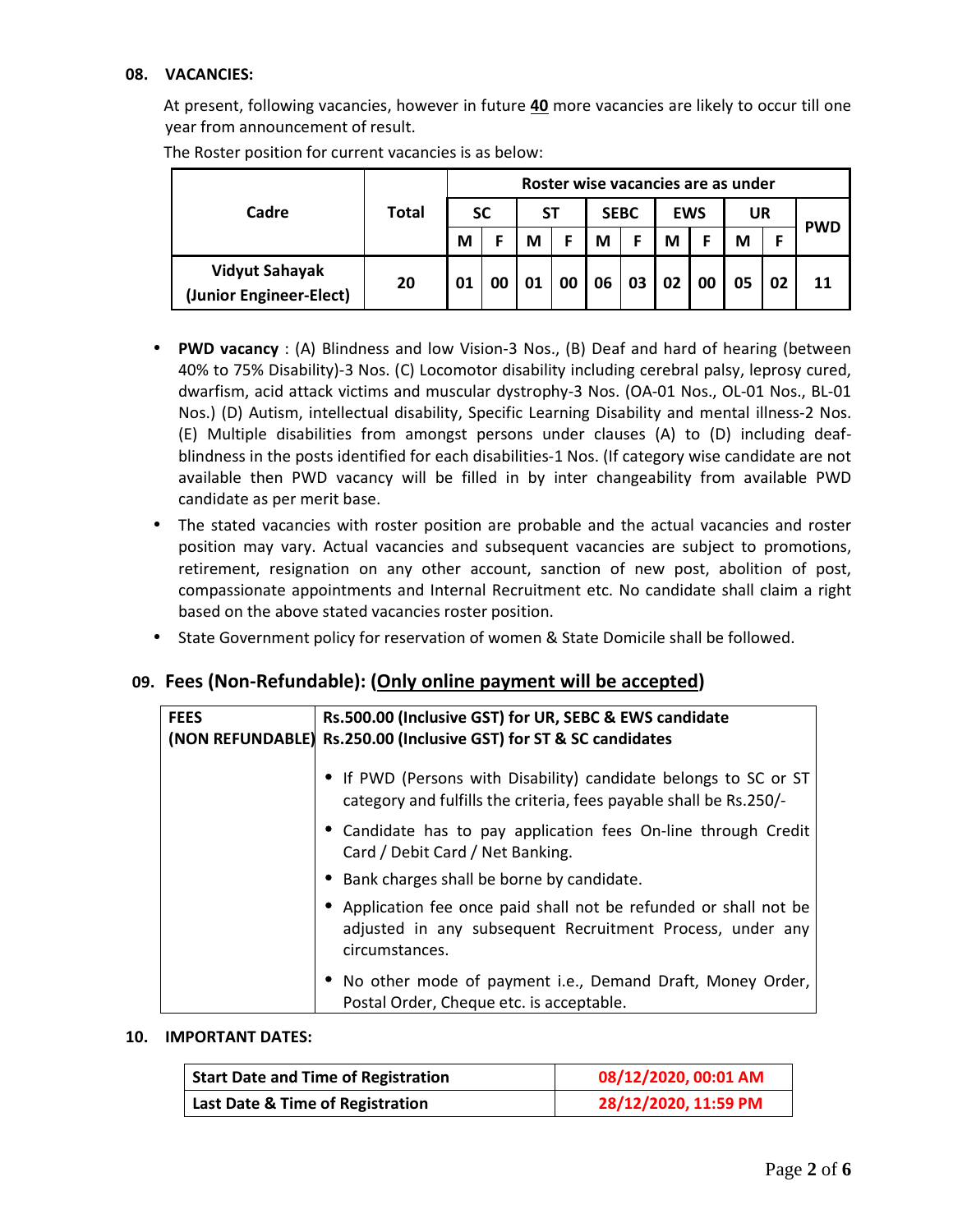## **GENERAL TERMS AND CONDITIONS:**

The Candidates are requested to carefully read the terms and conditions stated below:

- 01. Candidates are required to submit **ONLINE Application** only.
- 02. The candidates shortlisted for On-line test on basis of their "On-line applications" shall not be required to submit photocopies of all the relevant certificates at present. The photocopies of all the relevant certificates shall be submitted along with original certificates as and when required.
- 03. The Management reserves the right to short-list, select and reject any candidates for On-line Test as the case may be for selection.
- 04. The Management reserves the right to cancel the Selection List at any time at its sole discretion, without assigning any reasons thereof.
- 05. Filling up of the post is at the discretion of Management based on suitability of candidates. The management in all matters relating to eligibility, acceptance or rejection of the application, made, shall be final and management will not entertain any enquiry or correspondence in this regard.
- 06. Persons with Disability as mentioned at Sr.No.7(II) can apply and shall have to submit valid Certificate of Civil Surgeon, indicating existing Percentage of disability. Their applications will be considered as per rules of the Company. As per prevailing rules of the Company and Govt. of Gujarat, candidates having 40% and above disability shall be considered PWD in categories stated above.
- 07. The candidates who have been given grades in their result (graduation/post-graduation) shall have to submit a certificate issued by their University/Institute specifying percentage equivalent to the grades obtained by them along with decimals.
- 08. The candidates working in Government / Semi Government or PSU Organization shall have to produce "**NO OBJECTION CERTIFICATE**" from the concerned organization at the time of On-line Test as the case may be, failing which, their candidature will be disqualified.
- 09. If the selected candidate working in any company or organization, he/she shall have to produce relieving letter from the previous employer at the time of resuming their duty, failing which, their appointment order shall stand cancelled.
- 10. Minimum 85% of representation in selection will be of local resident of Gujarat State as per GR dtd.31.03.95. Candidate shall have to submit the Domicile Certificate of being resident of Gujarat State if he/she claims appointment under 85% quota.
- 11. Mere submission of application does not guarantee the adequacy of candidature for being considered for the further selection process.
- 12. The tentative syllabus for the exam will be including but not limited to following topics/areas and emphasis could differ.

The exam will be conducted by On-line mode considering the number of eligible candidates registered on On-line portal.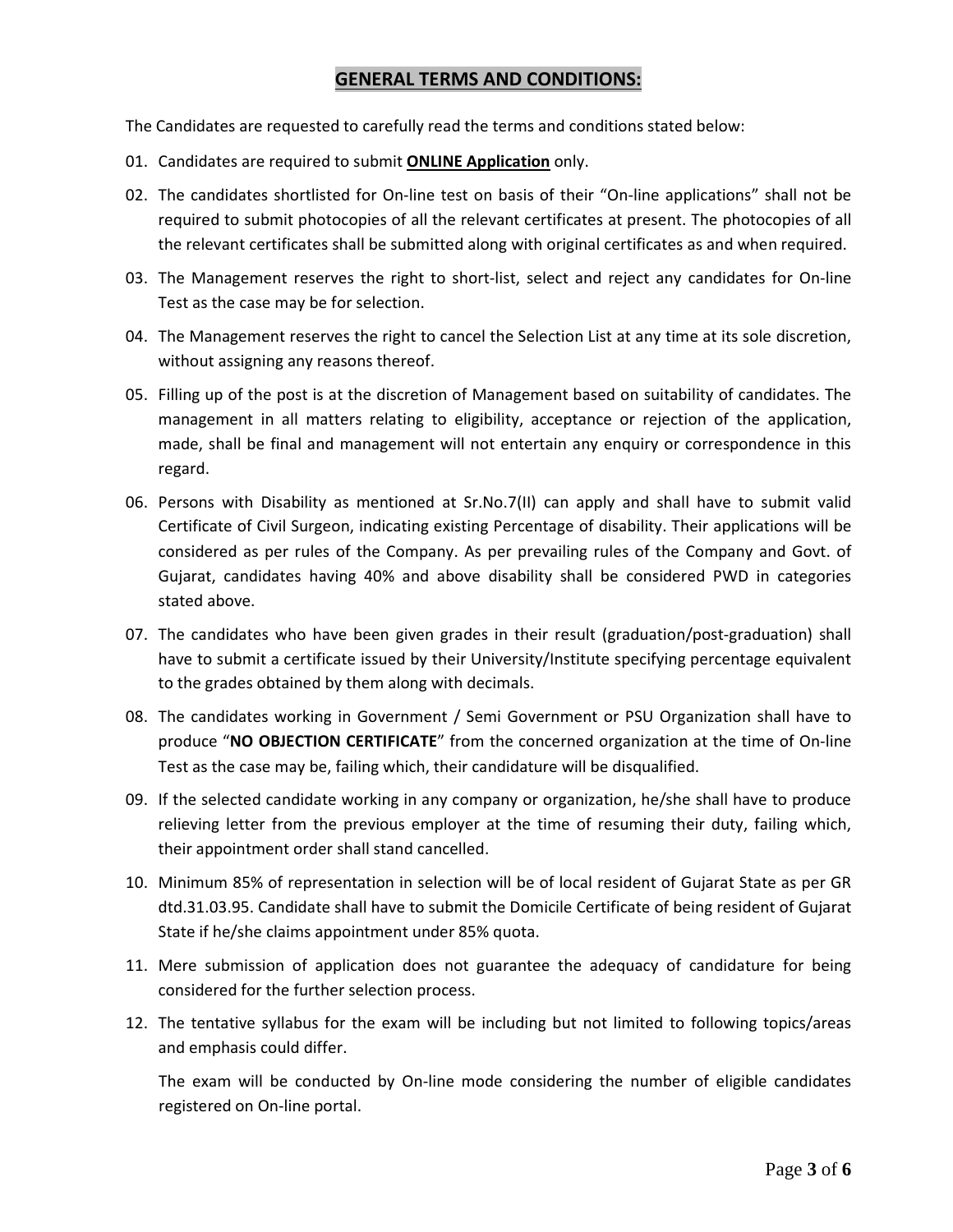There will be five (5) sections in multiple choice question paper having approximate weightage for each section as under:

| Section - I   | General Knowledge           | 10% |
|---------------|-----------------------------|-----|
| Section - II  | English Language            | 10% |
| Section - III | Electrical Engineering*     | 60% |
| Section - IV  | <b>Computer Knowledge</b>   | 10% |
| Section - V   | Gujarati Language & Grammar | 10% |

- \* Note: Section-III Includes topic like:
	- Switchgear & protection (MC/LV) & LT Switchgear design and testing etc.
	- Distribution HT/LT Line parameters.
	- Low Voltage constraint & resolving thereof.
	- Non-conventional Energy sources like Wind, Solar, Biomass etc.
	- Present Power Sector scenario in India and others Electrical Engineering topics etc.
	- Performance of line fault analysis.
	- Measurement of Electrical Power.
	- Functions of capacitors & reactors.
	- Power Engineering.
	- Distribution Network Installation & load studies.
	- Analysis of Dist. Transformers, Meters & Testing.
	- Other Related Subject.

#### **"The Question Paper Will Be In English Language Only"**

- 13. The question paper for the exam shall be consisting of 100 questions and the paper shall be of 100 marks. There shall be negative marking system and  $1/4<sup>th</sup>$  mark for each wrong answer shall be deducted to arrive at total marks scored.
- 14. If the application received in large number than examination scheduled to be held in multiple batches and candidates' scores should be as per normalization methodology before result declaration. (As per Annexure-1 attached)
- 15. As per GSO-3 the minimum eligibility cut off marks for selection will be 50 and above marks for unreserved candidates and 45 and above for reserved candidates. However, the selection will be made purely on the basis of merit considering available vacancies and reservation rules.
- 16. 5% marks (of secured marks in Exam) over and above actual marks secured shall be added in case of Widow Female Candidates. The widow female candidate, if remarried shall not be given advantage of grace of 5 % marks. Further, the widow candidate shall categorically state so and inform if she is remarried with necessary documentary proofs.
- 17. While preparing selection list, if two or more candidates found with equal marks in Exam, they will be kept in merit according to their date of birth i.e. elder will be kept in priority to younger and if the date of birth is also found same, then they will be kept in priority according to alphabet seniority of name. The Selection List as and when required as per the vacancy position shall be drawn from result published. The result published shall be valid for the period of one year from the date of publication.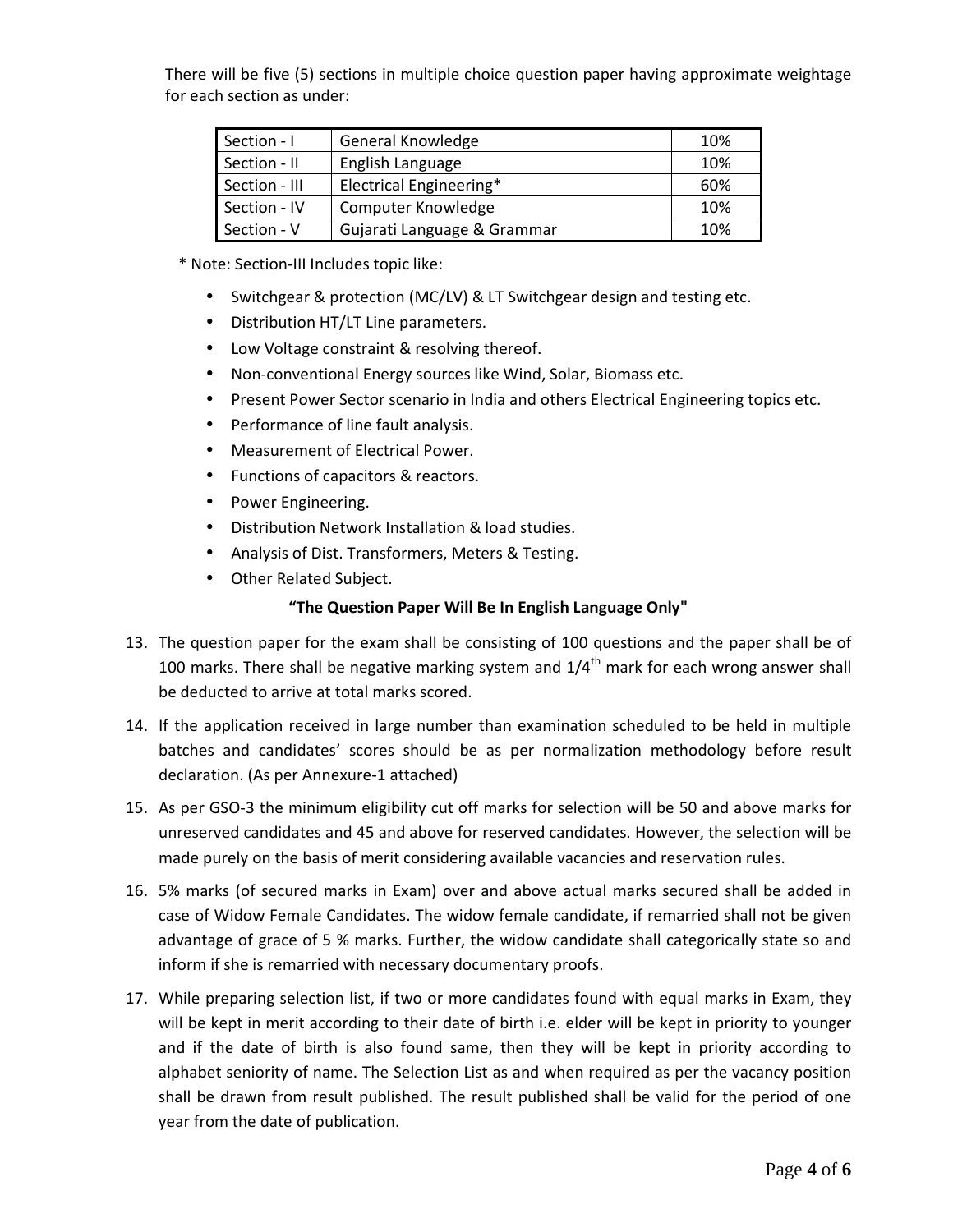- 18. In case of name or caste differ due to marriage or any other reason in educational certificates; then attach the copy of Govt, Gazette for transfer of name or caste, failing which, the candidature for the further process will be rejected.
- 19. Caste (Reserved Category) Certificate of Gujarat State only will be considered.
- 20. SEBC candidates who fulfill the qualification and age criteria shall have to submit valid Non-Creamy Layer Certificate issued (in Gujarati - પἵરિશὼ **"**ક**"**/ પἵરિશὼ-૪ **(**ગજુ રાતી**)**) by the Competent Authority of Gujarat State.
- 21. EWS candidates who fulfill the qualification and age criteria shall have to submit valid certificate as per Resolution No.E.W.S./122019/45903/A Dtd.23.01.19 & Dtd.25.01.19 prescribe format (in English "Annexure – KH" or in Gujarati - **પરિશિષ્ટ "ગ"**) in issued by the Competent Authority of Gujarat State.
- 22. No travelling fare will be paid to any candidates for attending the Written Test as the case may be.
- 23. Candidates are requested to apply only, if they are fulfilling requisite criteria. Since, we are not seeking all the documents at the time of On-line application candidate has to fully ensure that he fulfills all the requisite criteria. All the documents of selected Candidates shall be verified at appropriate stage and if found not fulfilling any criteria, his/her candidature shall be cancelled immediately and his/her short listing in selection list shall not be a ground for claiming employment/ recruitment.
- 24. Candidates are requested to visit on www.ugvcl.com\careers for regular updates regarding schedule of test and other relevant notifications.
- 25. The selected candidates shall be posted in field offices under the jurisdiction of UGVCL and shall be assigned work of technical and other Office/Field works. The candidate selected for the post, shall not be transferred from UGVCL to any other Subsidiary Company of GUVNL.
- 26. On selection, the candidates have to fulfill the requisite physical fitness standards as per company's rules. The candidate not meeting with physical fitness, shall not be considered for appointment.
- 27. Any application, even under the R.T.I. Act, seeking any information, will not be entertained till the completion of the entire recruitment process.
- 28. Applicant who has successfully done online payment shall only be considered for further selection process.
- 29. Candidates meeting the above criteria and interested may apply COMPULSORILY ONLINE.
- 30. Canvassing in any form shall debar the candidate from selection.

#### **Help Desk**

For any query, you may contact on our Help Desk No. **9687656844** which will be available **between 10:30 am to 6:00 pm on working days**. You may also send an E-mail for your query on recruitment@ugvcl.com